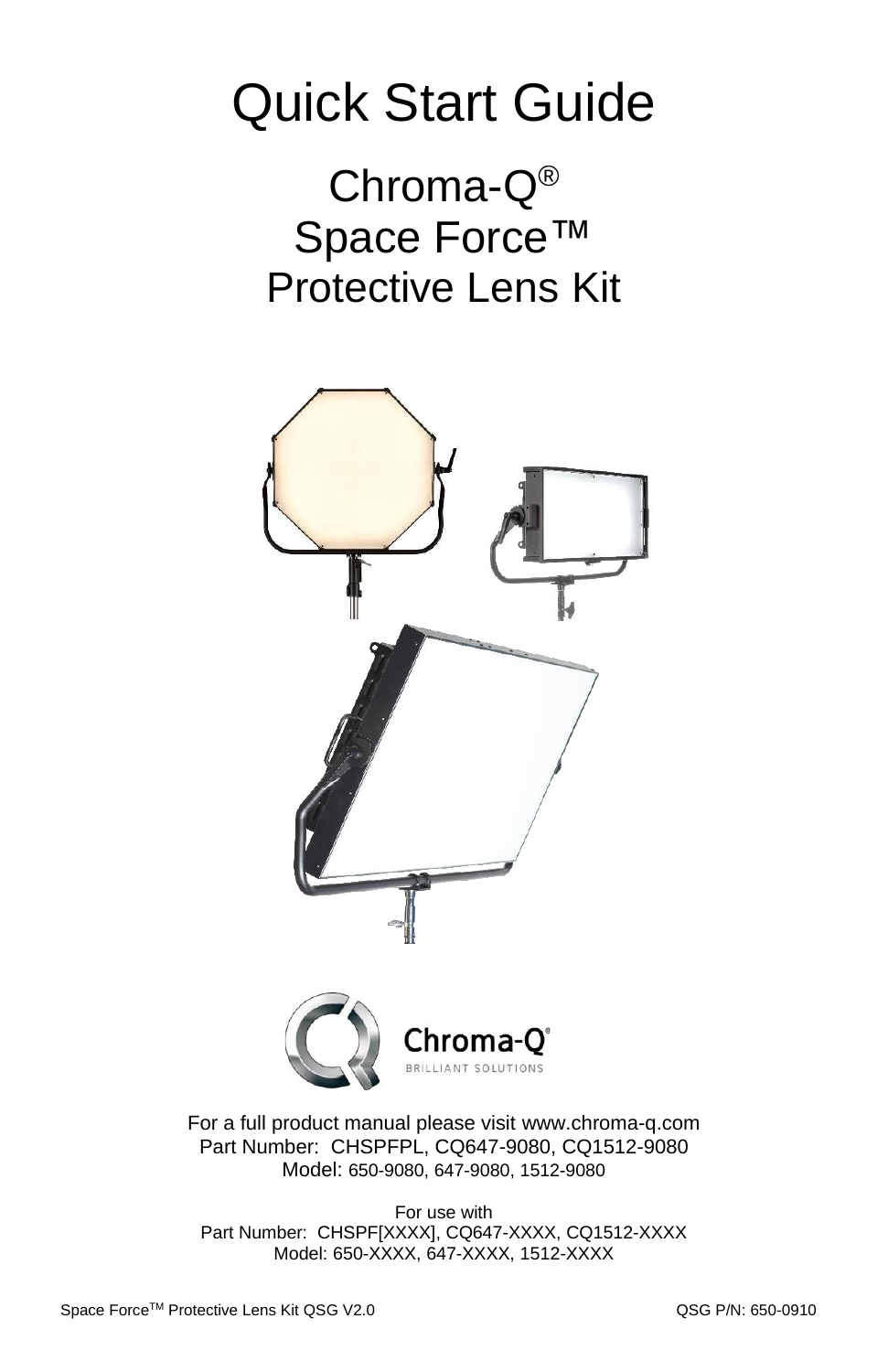#### **1. Overview**

The Chroma- $Q^{\circledast}$  Space Force™ Protective Lens Kit protects the expensive diffuser from scratches, fingerprint, dirt. For a complete list of accessories please visit [www.chroma-q.com.](http://www.chroma-q.com/)

#### **2. Kit Contents**

| Items                         | Model                         | Qtv |
|-------------------------------|-------------------------------|-----|
| Protective Lens Acrylic       | 650-0208, 647-0601, 1512-0512 |     |
| * Screw M3x10 Ultra Low HH Zn | 430-1310-2                    |     |

\* Available in only 650-9080 Kit (for Space ForceTM octo, NOT included in 647-9080 (for Space Force onebytwo<sup>TM</sup>) or 1512-9080 (for Space Force twobyfour<sup>TM</sup>). Use the same screws that are installed in the Space Force onebytwo™ and Space Force twobyfour<sup>™</sup> light fixture.

#### **3. Tools Required**

Torx T6 x 70mm Screwdriver (maximum torque: 0.62nm/5.5in‐lb.)

#### **4. Procedure**

- 1. Place the light fixture horizontally on a clean rigid surface.
- 2. Remove the screws that hold Diffuser and Protective Lens
	- i. For Space Force<sup>TM</sup> octo: Remove the existing  $8 M3x8$  Ultra Low Torx Screws from Space Force™ unit using Torx T6 x 70mm screw driver. These screws will not be needed anymore.

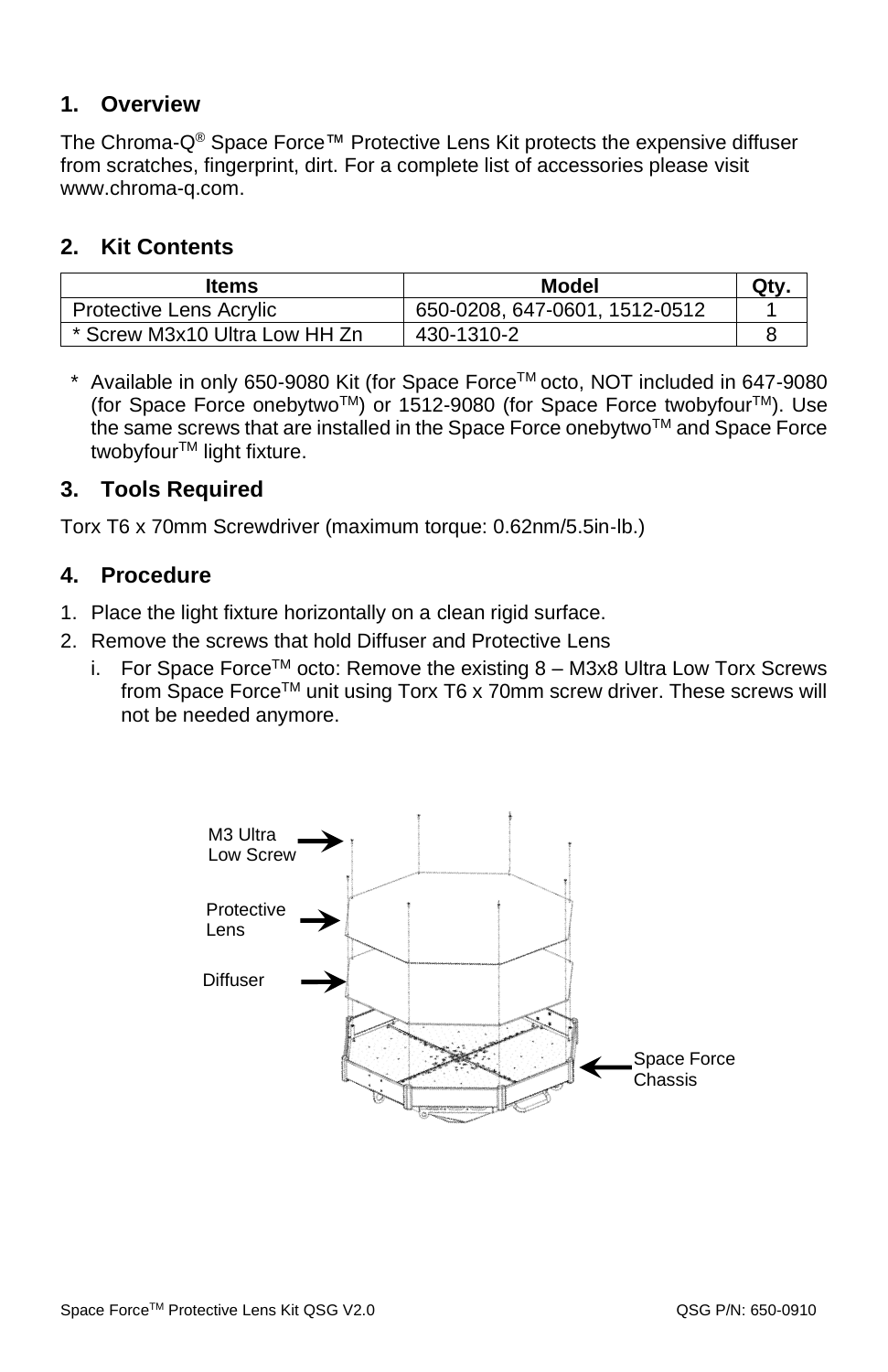ii. For Space Force onebytwo™ and twobyfour<sup>™</sup>: Remove the M3x10 Ultra Low Torx Screws from Space Force™ unit using Torx T6 x 70mm screw driver. Keep them in a secure location. These screws will be used to install the new protective lens.



- 3. If a Protective Lens was already installed, remove the old Protective Lens. Keep the Space Force™ Diffuser Lens as it is; align the new Protective Lens to match the retaining screw holes.
- 4. Install the M3x10 ULTRA LOW HH ZN screws using Torx T6 x 70mm screw driver.

**Note:** DO NOT tighten the screws with high torque. This might damage the Protective Lens and/or the threads of the stand-off.

#### **5. Further Information**

Please refer to the Chroma-Q® Space Force™ manual for more detailed information. A copy of the manual can be found at the Chroma- $Q^{\circledast}$  website – [www.chroma](http://www.chroma-q.com/support/downloads)[q.com/support/downloads](http://www.chroma-q.com/support/downloads)